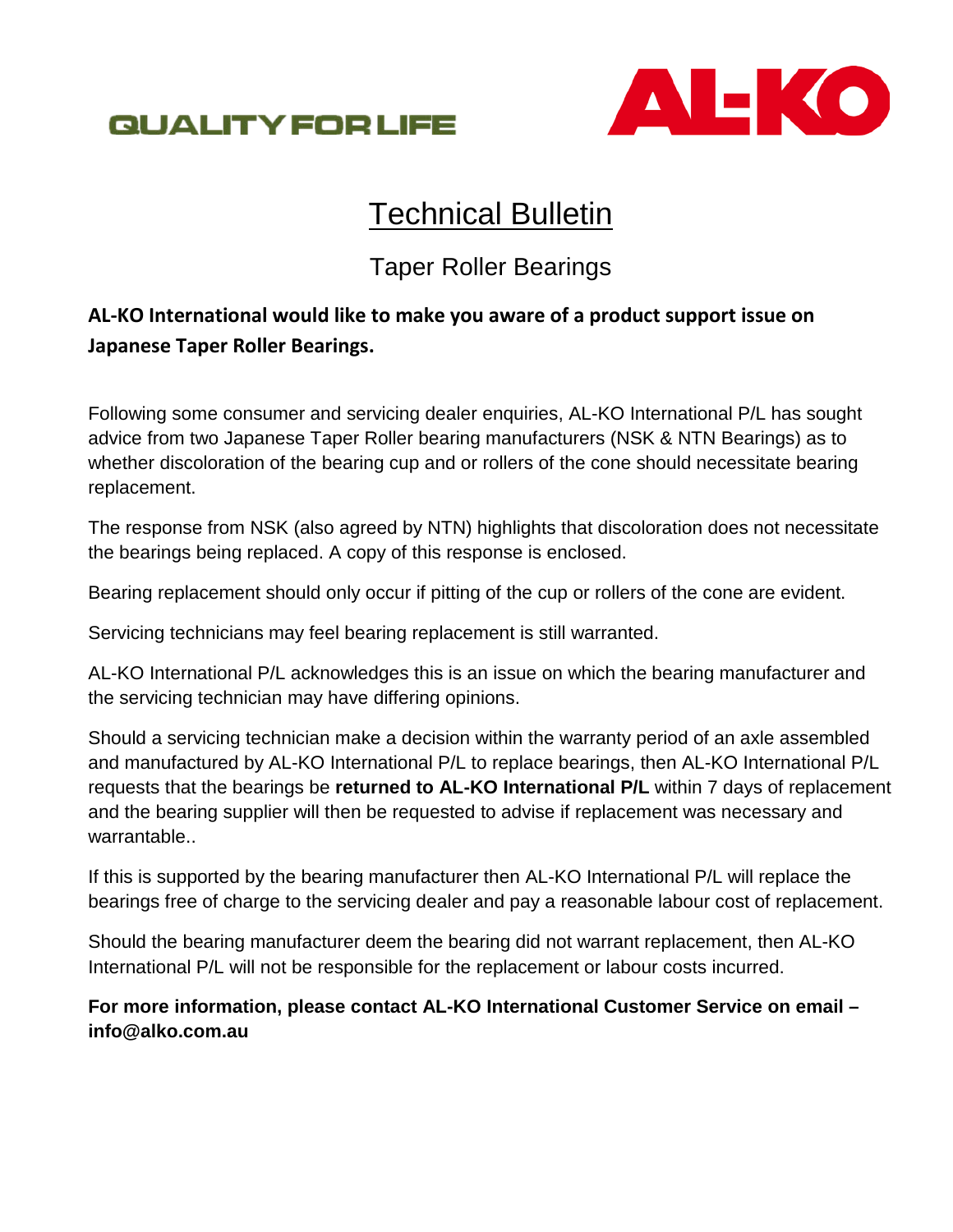

#### NSK AUSTRALIA PTY, LTD.

| A.C.N. 004 799 455 A.B.N. 86 004 799 455                  |  |                     |
|-----------------------------------------------------------|--|---------------------|
| lead Office:                                              |  |                     |
| P.O. Box 488 MDC Ferntree Gully, Victoria 3156, Australia |  |                     |
| Phone: (03) 9764 8302                                     |  | Fax: (03) 9764 8304 |

## Memo: Running band on raceway

## 18/01/11

www.au.nsk.com

To whom it may concern,

AL-KO International Pty Ltd came to NSK with concerns of discoloration on the inner and outer ring of NSK tapered roller bearings.

NSK Australia sent these bearings overseas to our technical centre for analysis. A series of checks were performed:

- Dimensional and Characteristics.
- Roundness measurements.  $\bullet$
- Surface roughness checks on the inner and outer rings and rollers.
- Grease spectrum.  $\bullet$

The investigation found no abnormalities. The bearings were found to be in good operating condition and well within NSK's specifications. Running bands can be common when the bearing is subject to an external load. The discoloration will have no effect on the life of the bearing therefore no need to change out the bearings.

Please refer to the following page for the running band examples.

Thank you.

Kind Regards

Murray Anderson

Khadem

National Engineering Manager

MELBOURNE (Sales) 11 Dalmore Drive,<br>11 Dalmore Drive,<br>Scoresby, VIC, 3179<br>Phone: (03) 9764 8303<br>Fax: (03) 9764 8153 SYDNEY 24-28 River Road West Parromatta, N.S.W. 2150<br>Phone: (02) 9893 8322 (02) 9893 8406 Fax:

BRISBANE 1/69 Selhurst Street,<br>Coopers Plains, Qld. 4108<br>Phone: (07) 3345 5027<br>Fax: (07) 3345 5376 PERTH Unit 1, 71 Tacoma Circuit Canning Vale, W.A. 6155<br>Phone: (08) 9256 5000 Fax: (08) 9256 1044